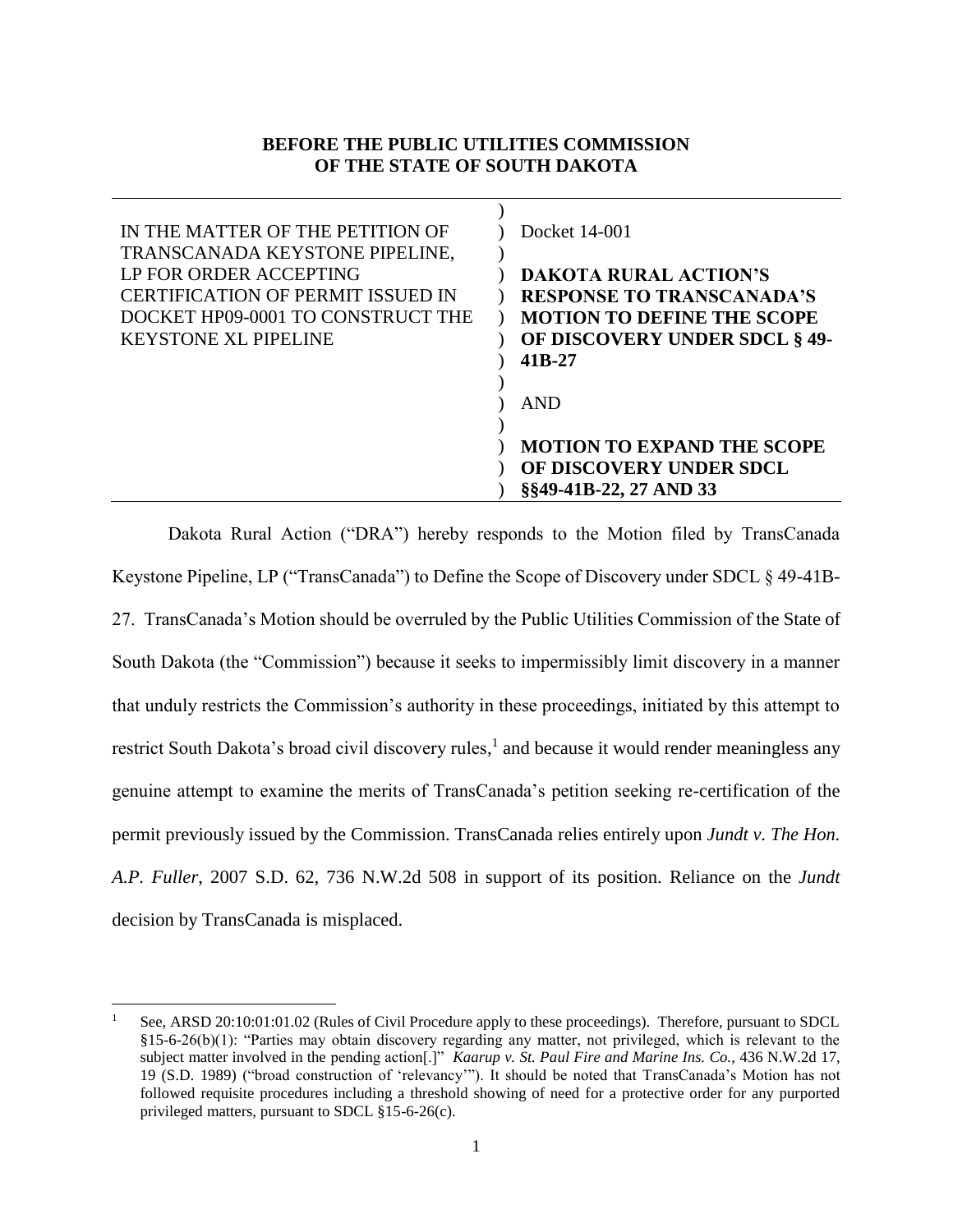Additionally, pursuant to SDCL §§ 49-41B-22, 27 and 33, DRA hereby moves the Commission for an order facilitating the most expansionist or broadest discovery permissible in these proceedings, to maximize its ability to obtain evidence in support of its position that the recertification of TransCanada's construction permit should be denied.

#### *Procedural Background*

On June 29, 2010, the Commission issued its Amended Final Decision and Order (Docket HP 09-001) (the "Permit") for construction of the Keystone XL Pipeline through South Dakota. The Permit contained fifty (50) amended conditions ranging from compliance with laws and regulations, to reporting and relational requirements, conduct of construction activities, pipeline operations and emergency response, various environmental requirements to protect water resources and wildlife, treatment of cultural resources including §106 of the National Historic Preservation Act (NHPA), and treatment of paleontological resources, as well as enforcement and liability for damages.

Once a permit for construction of a pipeline is issued, under SDCL § 49-41B-27 "if such construction, expansion and improvement commences more than four years after a permit has been issued, then the utility must certify to the Public Utilities Commission that such facility continues to meet the conditions upon which the permit was issued." TransCanada has failed to commence construction of the Keystone XL Pipeline within this four-year period and is therefore required to comply with the statute and seek certification. On September 15, 2014, TransCanada filed its Petition under SDCL § 49-41B-27 seeking certification of the Permit.

On September 18, 2014, the Commission issued its order granting parties an opportunity to intervene in the certification proceedings, imposing a deadline of October 15, 2014, to seek intervention. DRA sought to intervene and was granted party status by the Commission.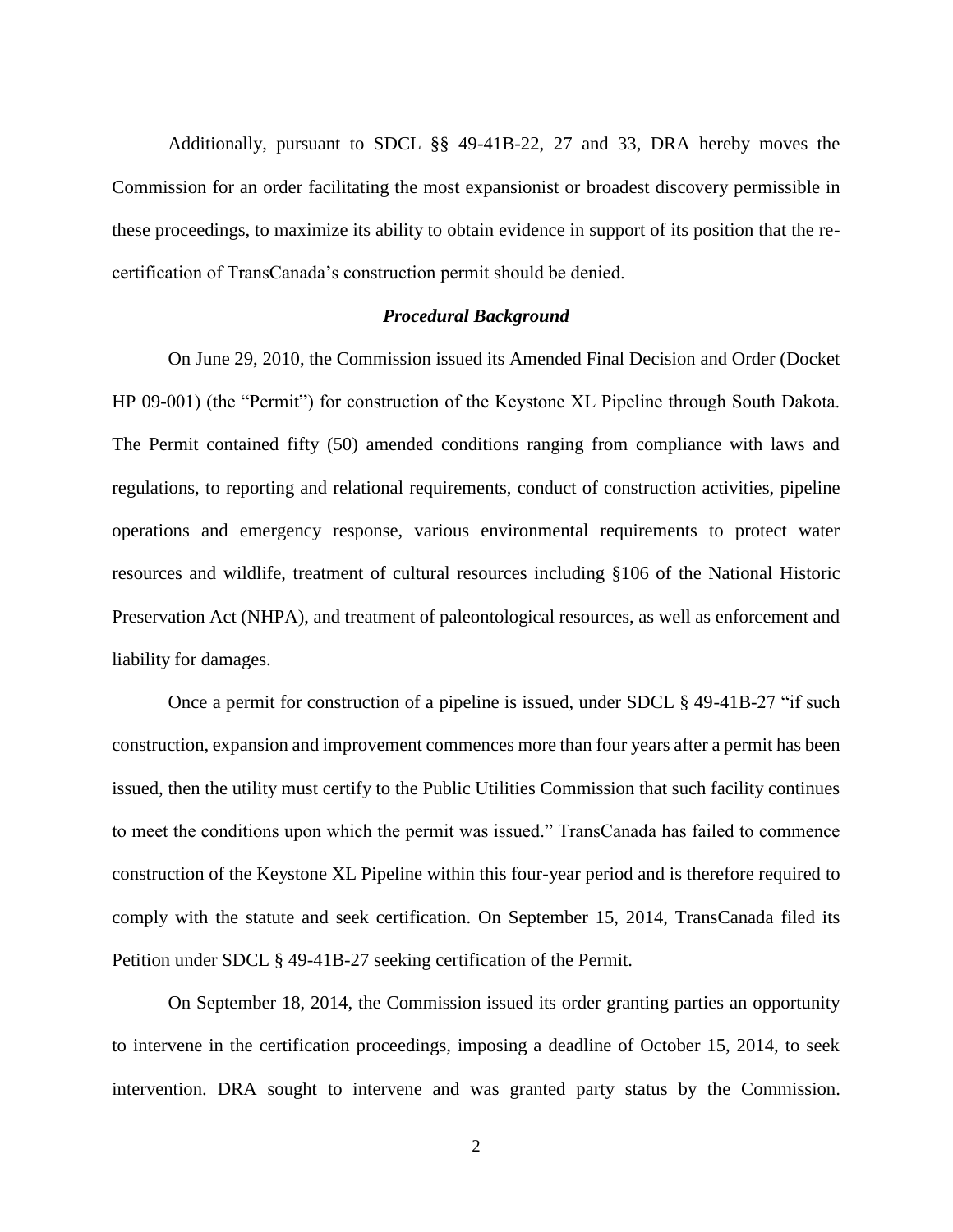TransCanada filed its Motion to Define the Scope of Discovery under SDCL §49-41B-27 on October 30, 2014. Subsequently, the Commission entered an order providing that intervenors responses to that motion be filed on or before December 1, 2014.

#### *South Dakota Law Supports a Broad Approach to Discovery*

Not surprisingly, TransCanada contends that discovery in these proceedings should be dramatically limited in scope and depth, and is encouraging the Commission to adopt a reading of SDCL § 49-41B-27 which limits to *di minimis* this agency's authority in the certification proceeding before it. TransCanada's misguided attempt to limit discovery and restrict the Commission's authority begins by attempting to minimize the broad South Dakota civil discovery rules otherwise available to party-intervenors permitting exploration of facts and circumstances occurring since the Permit was granted over four years ago. DRA suggests that a comprehensive review of those facts through a robust discovery process is critical to uncovering evidence relevant to a certification proceeding – not just to examine the narrow issues TransCanada attempts to focus on, but facts which, if known or had occurred at the time the Permit was issued by the Commission, would have resulted in a denial of that Permit.

In addition to opposing TransCanada's motion, DRA, pursuant to SDCL §§49-41B-27, 49- 41B-22, and 49-41B-33, further and hereby moves the Commission to permit discovery into areas potentially relevant to whether the Permit should be re-certified after the lapse of four years without construction having begun.<sup>2</sup>

 $\overline{a}$ 

<sup>2</sup> DRA hereby expressly adopts and joins the argument and authority presented by the other party-intervenors in opposition to the Motion by TransCanada and in support of broad discovery being appropriate and necessary in these proceedings.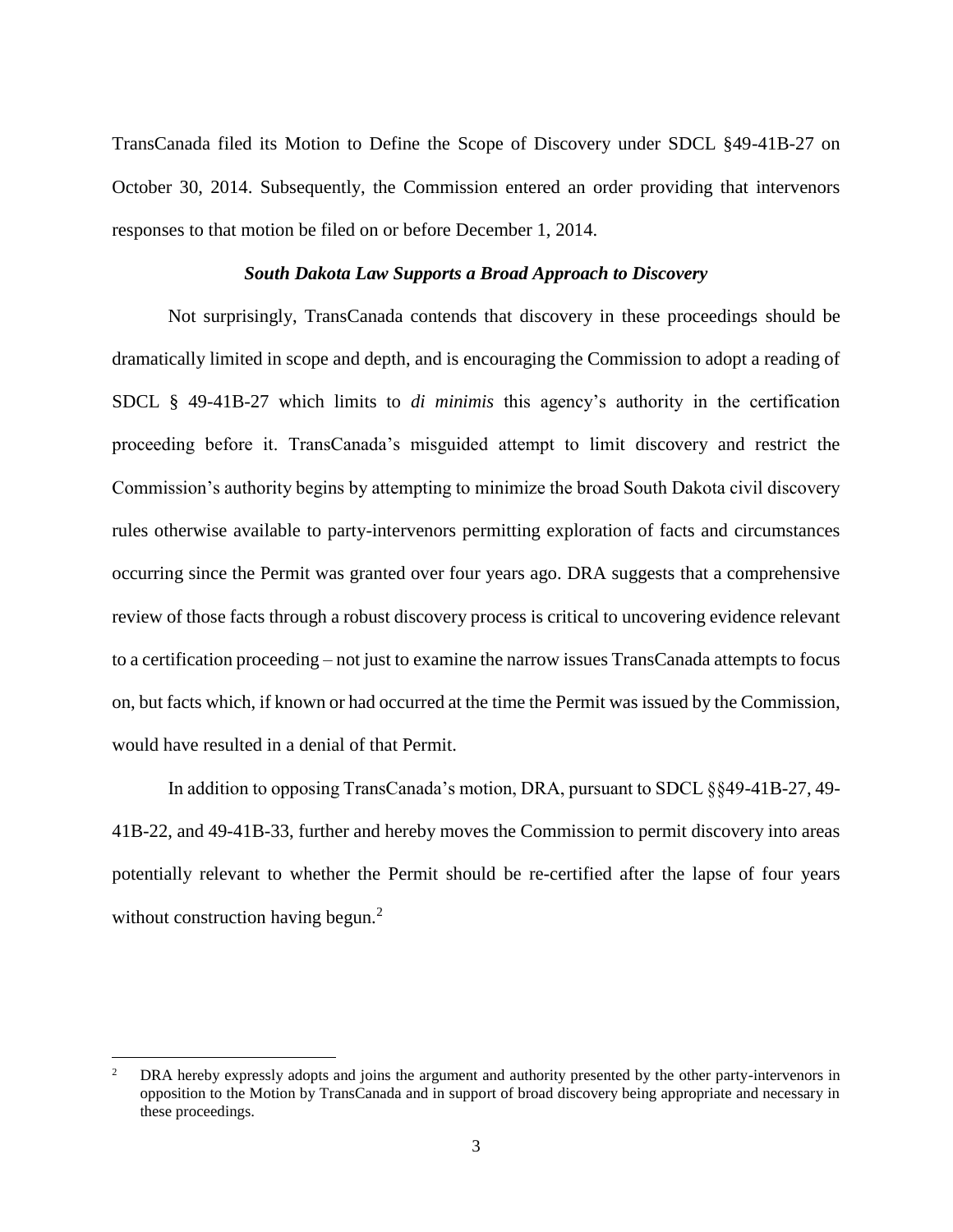Significantly, SDCL § 49-41B-33 supports this position and provides a clear rationale for the propriety of enhanced discovery. The statute provides that "[a] permit may be revoked or suspended by the Public Utilities Commission for:

- 1) Any **misstatement of a material fact in** the **application** or in **accompanying statements or studies** required of the applicant, if a correct statement would have caused the commission to refuse to grant a permit; or
- 2) **Failure to comply** with the **terms or conditions** of the permit; or
- 3) **Violation** of any material provision of **this chapter or** the **rules** promulgated thereunder. (*Emphasis added*).

A broad approach to discovery is further supported, particularly for issues relevant to § 49- 41B-33(2), by SDCL § 49-41B-27, which states in relevant part that:

"… if such construction, expansion and improvement commences more than four years after a permit has been issued, then the utility must certify to the Public Utilities Commission that **such facility continues to meet the conditions** upon which the permit was issued." (*Emphasis added*).

Additionally, pursuant to SDCL §49-41B-22, not only does the burden of proof as to the purported propriety of re-certification of the Permit and respective conditions remain with TransCanada, but DRA contends discovery which would potentially reveal whether information or evidence now exists, that since the granting of the original Permit, circumstances have changed or TransCanada has acted or failed to act in a manner which would show:

# 1) The proposed **facility will comply** with **all applicable laws and rules**;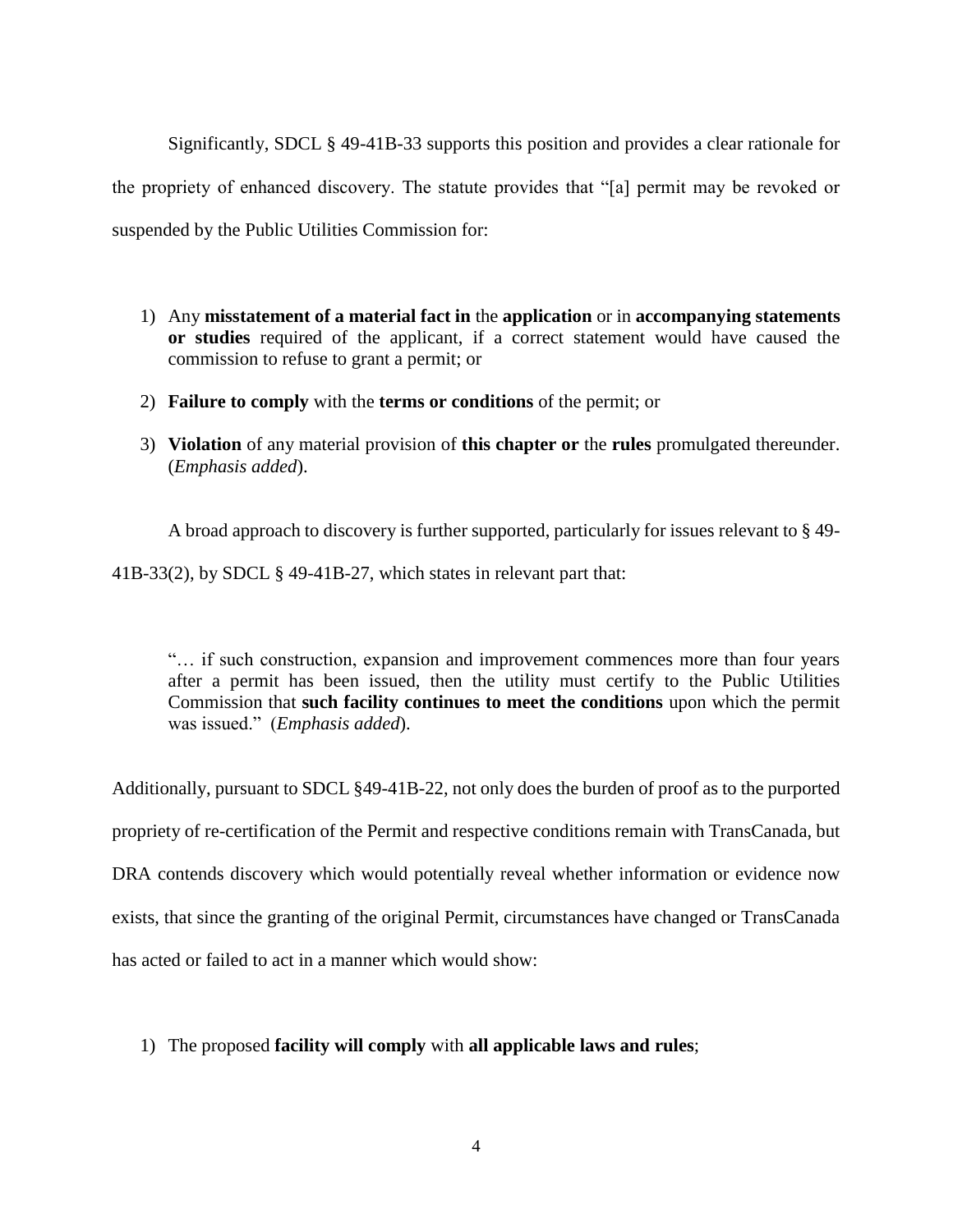- 2) The facility will **not pose a threat of serious injury to** the **environment** nor to the **social and economic condition** of inhabitants or expected inhabitants in the siting area;
- 3) The facility will **not substantially impair the health, safety or welfare of** the inhabitants; and
- 4) The facility will not unduly interfere with the orderly development of the region with due consideration having been given the views of governing bodies of affected local units of government. SDCL §49-41B-22 (*emphasis added*).

TransCanada, by narrowly reading just one of a number of applicable statutes, bases its Motion seeking to limit discovery on the hope that the Commission will ignore the larger statutory context. The statutes governing the Commission's approach must be read together and not in isolation. "To determine legislative intent, this Court will take other statutes on the same subject matter into consideration and read the statutes together, or *in pari materia.*" *Onnen v. Sioux Falls Indep. Sch. Dist. No. 49–5*, 801 N.W.2d 752, 756 (S.D. 2011) (citing *Loesch v. City of Huron*, 723 N.W.2d 694, 697 (S.D. 2006)). "Statutes are construed to be *in pari materia* when they relate to the same person or thing, to the same class of person or things, or have the same purpose or object." *Goetz v. State,* 636 N.W.2d 675, 683 (S.D. 2001); *City of Rapid City v. Estes*, 805 N.W.2d 714, 718-719 (S.D. 2011).

TransCanada argues in its petition that "[b]ecause the permit has not expired and the Amended Final Decision and Order was not appealed and is entitled to preclusive effect, the scope of this proceeding is necessarily narrower than whether the permit should have been granted in the first place." This is simply incorrect. The fact that the Permit issued by the Commission was not appealed gave it preclusive effect for four years. However, since TransCanada failed to begin construction within the four year period specified in SDCL § 49-41B-27, the "conditions upon which the permit was issued" may have changed. The whole point of that language is to grant the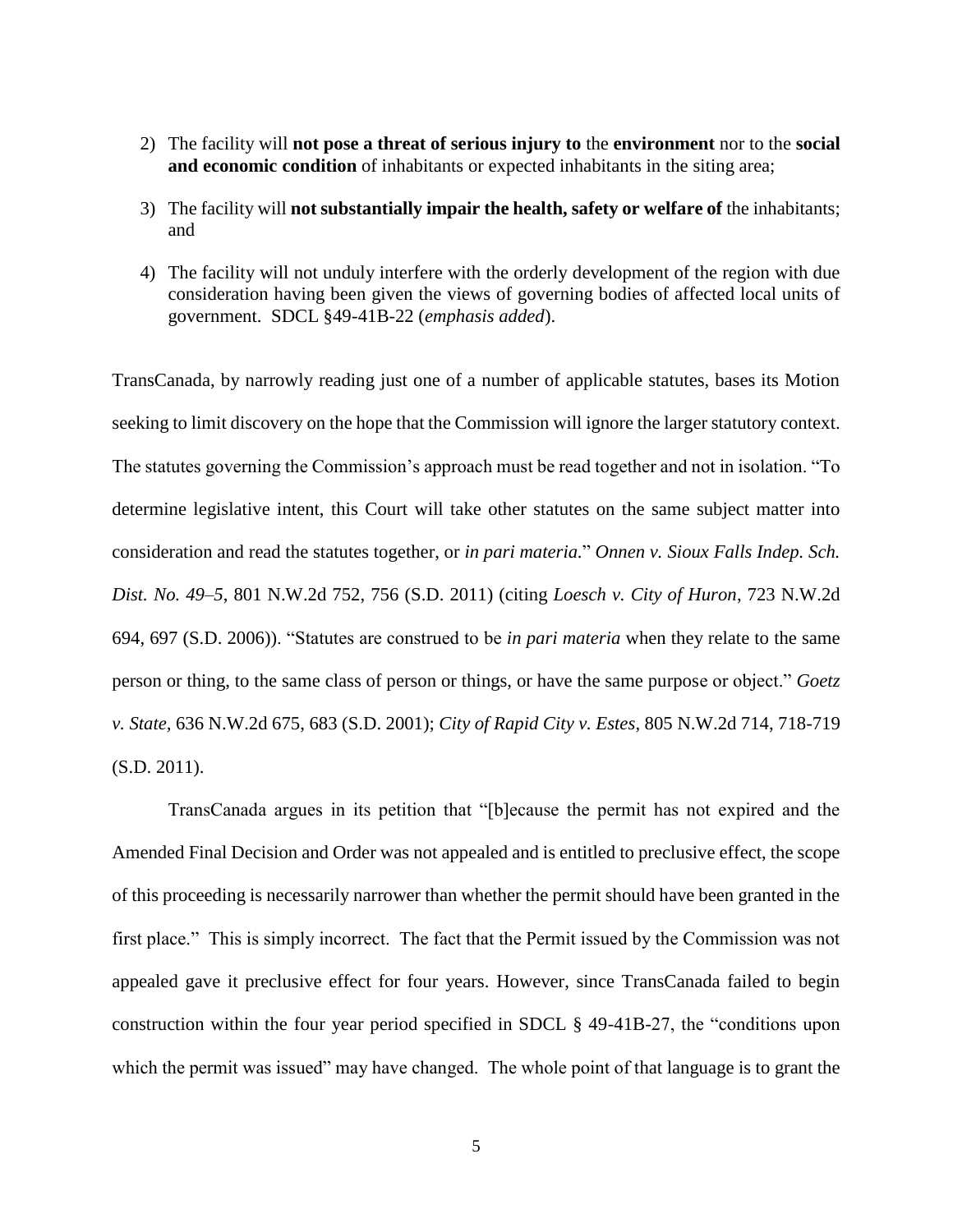Commission the opportunity to re-examine the utilities application, because it may be that the permit needs to be revoked or suspended pursuant to SDCL § 49-41B-33. Therefore, the discovery that DRA will likely seek in these proceedings should not be limited in any way and should, in fact, be as expansive as possible.

In *Jundt v. Fuller, supra,* the Supreme Court granted petitioners' writ of prohibition to prevent the Circuit Court's remand to the South Dakota Water Management Board of an eminent domain action for enforcement of a water permit.<sup>3</sup> TransCanada's reliance on the opinion in *Jundt* is misplaced because it did not involve issues related to discovery.

While noting the general limits of re-opening the merits of a final agency action after time for appeal had past, the Supreme Court acknowledged, that in considering whether to permit reconsideration of agency action based upon "additional evidence," despite the passage of time for appeal, the agency should determine "whether the evidence is merely cumulative to that before it at the time its decision was rendered and whether the evidence was in existence and at hand at the time of the original hearing."<sup>4</sup> Jundt, at 512 (citing, *Stepan v. J.C. Campbell Co.*, 36 N.W.2d 401, 404 (Minn. 1949)). The Supreme Court held that "[i]f the evidence is cumulative or was in existence, there is no abuse of discretion in denying reconsideration." *Id.* Here, DRA seeks disclosure of non-cumulative evidence which was not in existence or unavailable at the time of the original permit proceeding.

#### *Thorough Re-Examination of the Keystone XL Pipeline Permit is Warranted*

 $\overline{a}$ 

<sup>3</sup> The Circuit Court had remanded the water permit issue to the South Dakota Water Management Board with instructions to provide adequate Findings of Fact and Conclusions of Law, particularly on the issue of whether [petitioners] are considered "persons" under SDCL 46-5- 34.1. *Jundt*, at 509-510.

<sup>4</sup> "Moreover, the record does not reflect any consideration of whether the evidence the respondent wanted the Board to review was before the Board at the time of its original decision or whether that evidence was in existence and available at that time. If it was, it would have been an abuse of discretion for the Board to reconsider the evidence." *Id.,* at 513.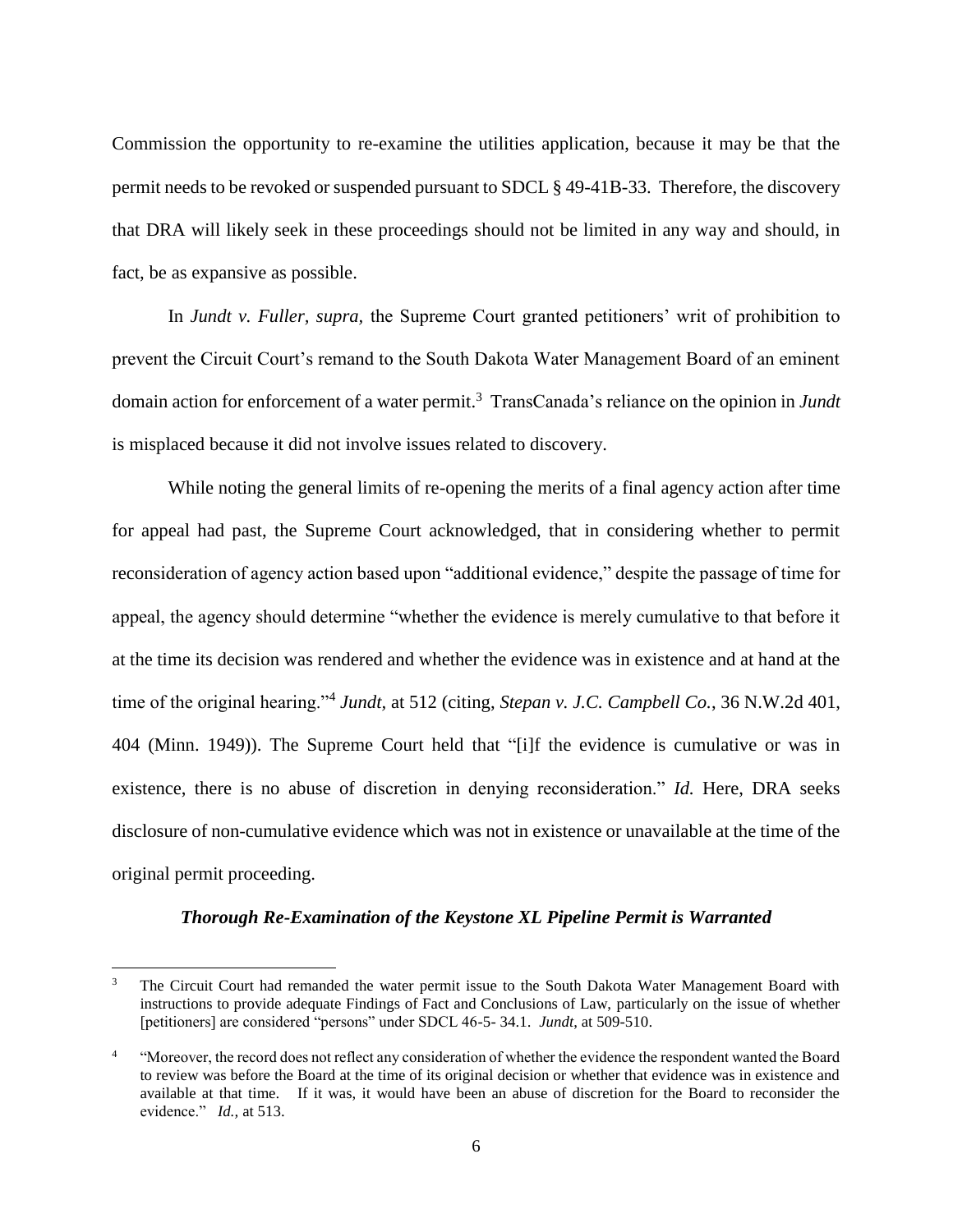TransCanada's efforts to restrict the authority and power of the Commission by suggesting it has limited authority to re-examine a utility's application when that utility fails to begin construction within four years is one of first impression in South Dakota. However, similar issues have arisen in sister states, which have taken a reasoned approach to preserving the regulatory authority of their governing bodies.

For example, in Illinois, "[t]he certificate of public convenience and necessity confers no property right on the utility in whose favor it is granted. It is not irrevocable, to be accepted at any time the utility may choose, but is a mere permission to do a specified act within a fixed time; ..." *Chicago Rys. Co. v. Commerce Commission*, 167 N.E. 840, 848 (Ill. 1929).

Likewise, in 1993 Hawaii passed HRS § 174C–56 requiring its Commission on Water Resource Management to conduct a comprehensive study of all issued permits once every twenty years to monitor compliance with permit conditions. "These provisions, expressly and by obvious implication, grant the Commission wide-ranging authority to condition water use permits in accordance with its mandate to protect and regulate water resources for the common good." *In re Water Use Permit Applications*, 9 P.3d 409, 496 (Haw. 2000).

In New Mexico, the board of county commissioners may "revoke or suspend … approval for failure of the developer to comply with a schedule of compliance." *Miller v. Board of County Commissioners of Santa Fe County*, 192 P.3d 1218, 1226 (N.M. Ct. App. 2008) (citing *Parker v. Board of County Commissioners of Dona Ana County*, 603 P.2d 1098, 1099 (N.M. 1979)).

The intent of the law is clear. After a permit is granted, a utility has four years to begin construction. If that schedule is not met, the Commission has the option to determine whether or not the permit should be revoked or suspended. Therefore, discovery should not be limited in any way and should be broadly interpreted to permit a full and complete discovery process for evidence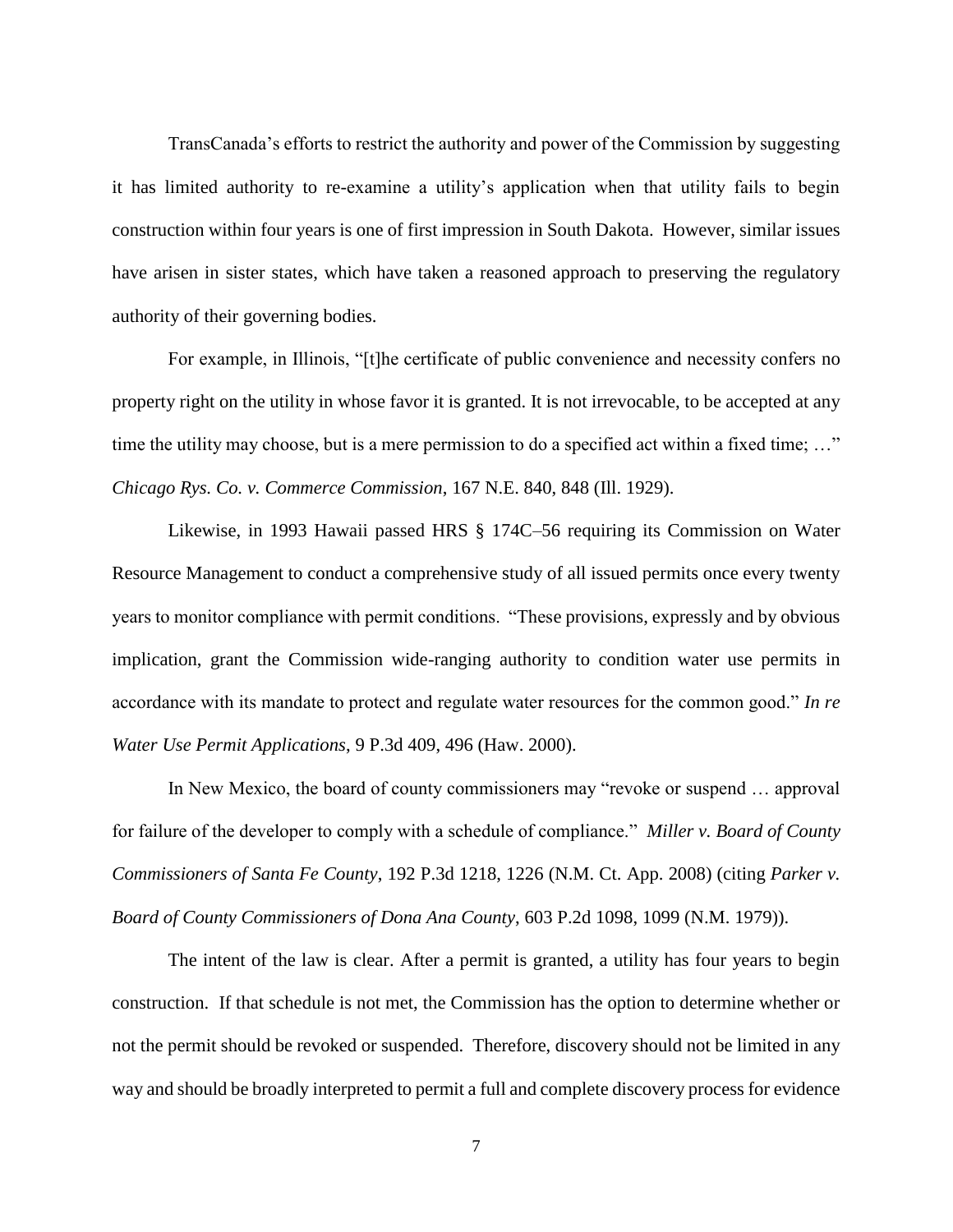related to the issues in this matter. DRA suggests that the issues in these proceedings are substantial, thereby supporting a comprehensive approach to discovery.

## *50 Permit Conditions Require Comprehensive Discovery*

In its Motion seeking to limit discovery and improperly restrict the authority of the Commission, TransCanada has ironically acknowledged that the 50 conditions imposed upon its development of the Keystone XL Pipeline are in fact subject to discovery. *See* TransCanada's Motion at p. 5, stating that "whether the proposed Keystone XL Pipeline continues to meet the 50 Amended Permit Conditions stated in Exhibit A to the Amended Final Permit and Order dated June 29, 2010" is appropriate for discovery in these proceedings.

A review of the conditions set forth in the Permit reveals that discovery would be appropriate on issues including, but not limited to:

- 1) TransCanada's compliance with laws, regulations, permits, standards and commitments relating to all aspects of the proposed Keystone XL Pipeline.
- 2) TransCanada's efforts and actions with respect to reporting requirements and relationships with key stakeholders – to include not just the Commission, but affected communities.
- 3) TransCanada's conduct of construction activities, to include, for example, whether its mitigation and reclamation plans and proposed efforts are adequate in light of changed conditions and additional scientific information regarding environmental risks.
- 4) TransCanada's approach to pipeline operations, detection and emergency response for example, not just with respect to the proposed Keystone XL Pipeline, but how TransCanada and its affiliated entities have handled operations and response with respect to other pipelines under its control.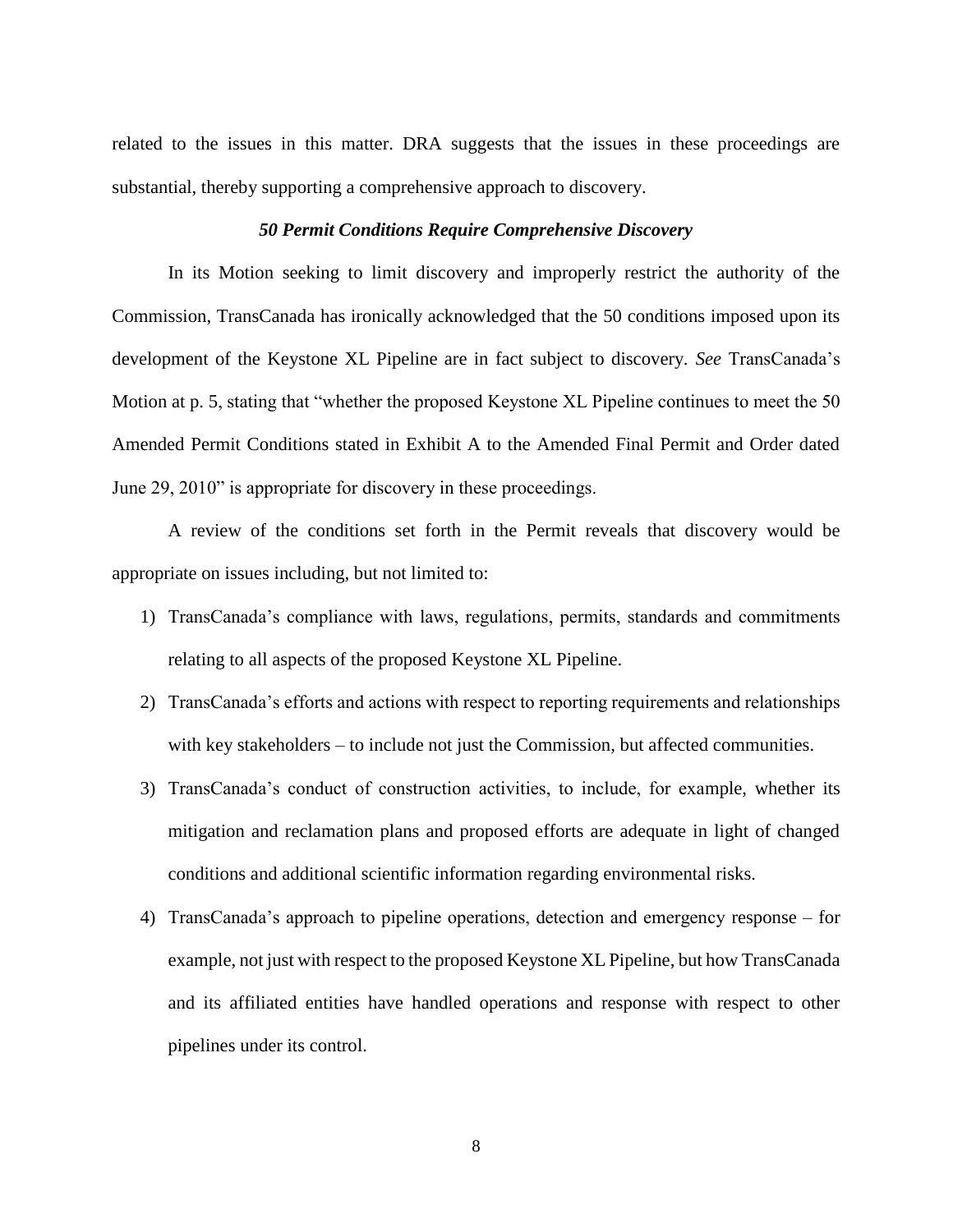- 5) Whether TransCanada can be relied upon to meet various environmental requirements, and whether changes in the scientific community's understanding of environmental threats have changed or developed in a way that would serve to inform the Commission and affected South Dakota residents of the risks posed by the proposed Keystone XL Pipeline.
- 6) Whether TransCanada has engaged in appropriate treatment of cultural and paleontological resources throughout the route of the proposed Keystone XL Pipeline and whether its plans adequately address the needs of affected communities and stakeholders.
- 7) Whether, knowing the risks posed by TransCanada's proposed construction of the Keystone XL Pipeline, the conditions for enforcement and liability for damages are adequate, and whether TransCanada has, in other areas where it or its affiliates operate, have provided sufficient redress for damages inflicted upon affected individuals and communities.

In short, by TransCanada's own admission, it is simply not possible to limit discovery in the manner it proposes. The conditions imposed by the Permit are expansive in nature, and any limitation on discovery would wrongfully limit the inquiry demanded by South Dakota law.

## *Conclusion*

To grant TransCanada's motion would render the discovery process meaningless and would thwart the due process afforded to intervenors in these proceedings. TransCanada's motion to limit discovery should be denied because the applicable statutes clearly contemplate a thorough and comprehensive re-examination of permits after the lapse of four years with no construction activity. South Dakota's statutes make sense. They recognize that over the course of years, things change. Acknowledging this reality, the law provides a mechanism for re-examination of permits via the certification process. This mechanism is, in effect, a statutory safety valve that provides an